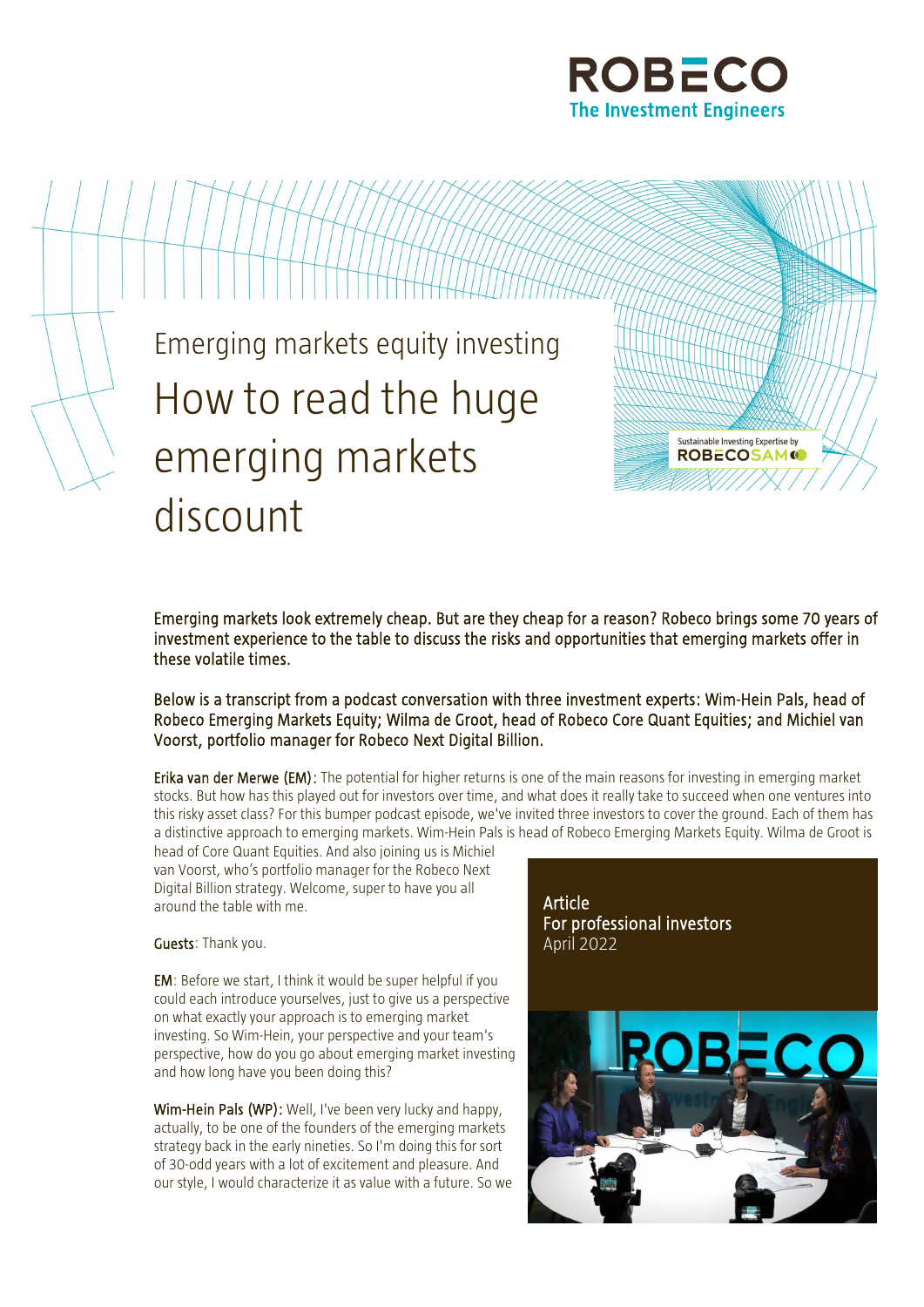

are value investors, value-tilted investors, but we also look at earnings and business profile and that should be enhancing the strategy as well.

EM: Wilma, at the other end of the table and a completely different approach along the continuum.

Wilma de Groot (WG): Yeah, our approach are factor-based [quant equity strategies](https://www.robeco.com/en/strategies/equity/active-quant-equity.html) and we manage in total around EUR 75 billion in quant equity strategies, of which EUR 25 billion in emerging markets. And I've been doing this over 20 years, I also wrote my PhD thesis in this area.

EM: And Michiel, our growth investor. Is that right? How do you do it? How do you look at it?

Michiel van Voorst (MV): I joined Robeco's trend investment team two years ago. Before that, I spent 12 years living and working out of Hong Kong in Asia and have been analyzing and following emerging markets for 25 years. So our perspective is very much from a growth angle and a trend-based approach so looking for a structural, long-term trend and try to capitalize on that within the context of emerging markets.

EM: So there you have it. We have the heavyweights around the table to discuss emerging markets. And certainly now with emerging markets having recently been catapulted again into the news, we have plenty to discuss and we'll structure the conversation by first looking at the drivers of emerging market equity performance over time. Given the profile of our guests, I expect that we'll very soon transition into the discussion on whether emerging markets are a value or a growth opportunity. And then, since responsible investing is top of mind for most institutional investors, we'll look at how realistic it is to invest sustainably in emerging economies. And stay with us to the end of the conversation when we'll ask what opportunities these investors see right now. Wim-Hein, starting with you. Before we touch on current geopolitical events, what generally are the factors and drivers for emerging market stock performance over time?

# 'This discount in emerging markets is more than translating the geopolitical risks…that's a 30-odd percent discount you get in emerging markets relative to developed markets. So, there's a lot of risk incorporated into today's share prices'

WP: Well, it's the growth in economic terms. So in the consumer spending, the growth of the middle class, which is highest in countries like China, Indonesia, India, Brazil as well. So that is one of the main characteristics, the high economic growth. It's much higher growth than in the developed world, in general. A couple of percentage points more GDP growth annualized than in the developed world. And also for decades, the long-term average valuation is lower than in developed markets. So this discount in emerging markets is more than translating the geopolitical risks you were referring to and all other risks. So at this very moment we are very low valued from a P/E perspective. You're talking price/earnings ratios, average 12 versus an average of 18 for the developed markets. So that's a 30-odd percent discount you get in emerging markets relative to the developed markets. So there's a lot of risk incorporated into today's share prices. That's an important message.

EM: Michiel, this sounds a little bit of your kind of approach. From what I understand, you look at the emerging middle class.

MV: True. But as trend investors what we are trying to play is companies that cater to the next generation of internet users. And as a matter of fact, most of them live and work in emerging markets. So that's our perspective, looking at the countries that have all basically reached their critical point of internet adoption and especially in the countries where that flipping point happened like 10 years ago, what you see is that there is a whole ecosystem of companies emerging that is catering to that next digital billion of internet users. And those are the companies we're interested in. And you see these companies emerging in countries like indeed Brazil and Indonesia and India, but also other places like Nigeria or Egypt that people may be not thinking of immediately, and of course, China. So it also means that some of the typical emerging markets are outside of our scope because from our perspective, they look much more like a developed market. So in that sense, we pick our own countries of interest.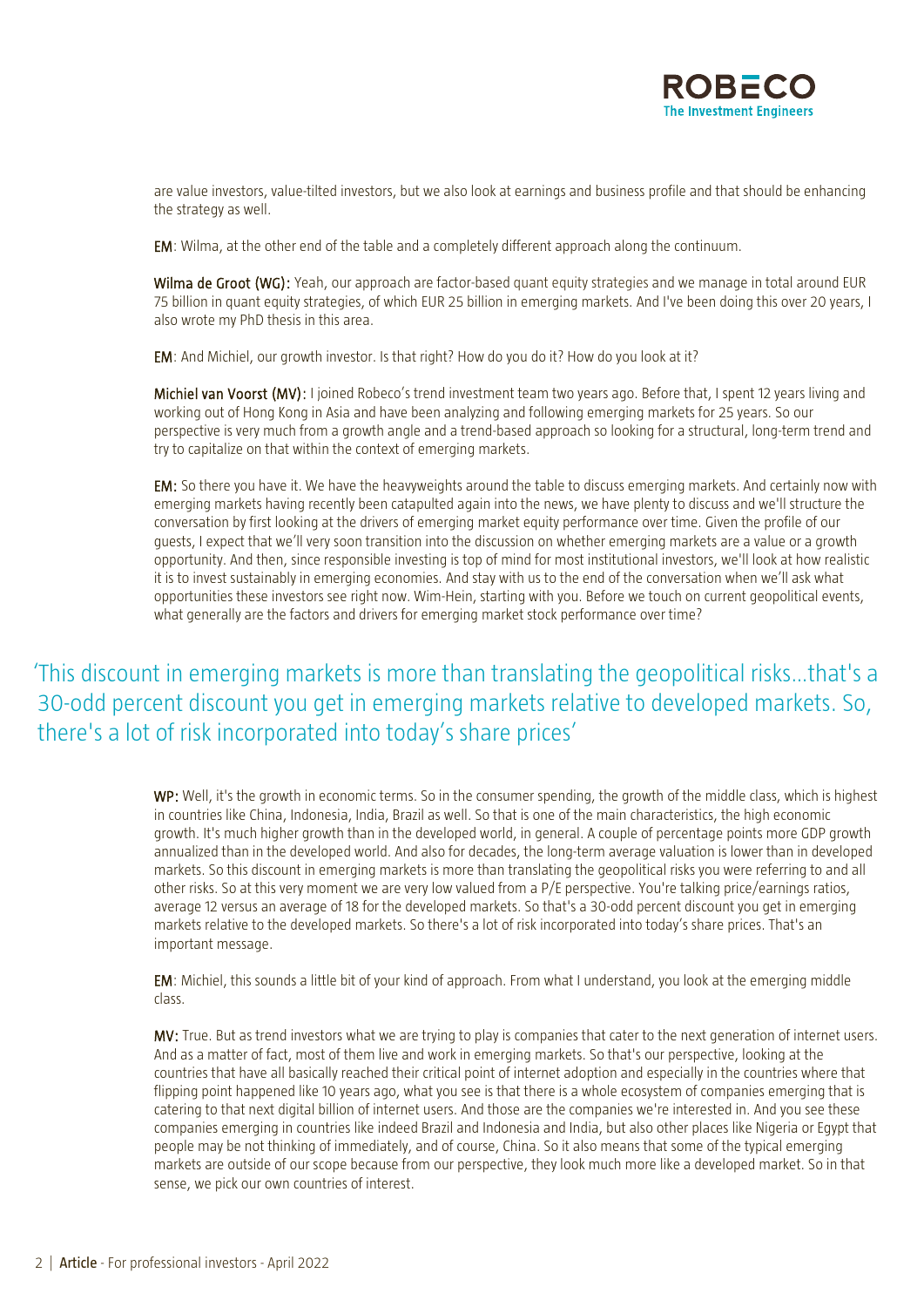

EM: Wilma, a factor approach. How do you see the numbers? What are the drivers there of returns in portfolios?

WG: So the academic research to factors all started in developed markets, actually to be precise in the United States. And the research shows that value stocks and momentum stocks, so stocks with cheap characteristics which have a low price-toearnings, a price-to-book, or companies with a high past-year return, that they on average do better in the long run than stocks with the opposite characteristics. And in developed markets this research dates back to the seventies, but in emerging markets it's much younger.

Around 2000, the first publications started and our own over 25 years of experience in this area shows that valuation, momentum and quality type of factors also work very effectively in emerging markets. And of course, after that, much more research has been published. For example, that these type of factors also are very effective in the upcoming emerging markets, like the frontier emerging markets, or in markets that have more recently opened up for international investors, like the China A-share market. And besides these return factors, we also find that the low-risk anomaly, so the idea that low-risk stocks on average earn a higher return than high-risk stocks, that that's also a very effective phenomenon in emerging markets.

# 'We find that the low-risk anomaly, the idea that low-risk stocks on average earn a higher return than high-risk stocks, is also a very effective phenomenon in emerging markets'

EM: But now listening to the three of you, the way you're describing it, I suppose that's also in my question, it sounds it's just all blue sky, great possibilities. But if you look back, of course, and also knowing how long you three have been doing this. If you look back in time, there regularly are shocks in the emerging market universe: debt shocks, geopolitical shocks, terms of trade shocks. All of which knock either certain regions within emerging markets or the whole universe. So at times it feels like it's one step forward and two steps back. How do you manage this uncertainty and the pain? Michiel, starting with you.

MV: Clearly, because our strategy has been impacted of late by some of these factors that you mentioned. I would like to say, by the way, it's typically more two steps forward, one step back, at least that's what I generally believe. But clearly global interest rates are important to emerging markets and we've seen that especially last year, that many emerging markets were forced because of what was going on in the global economy to take up their interest rates. And that has had an impact on the stock prices of our companies, no doubt about it. And on top of that, of course, the uncertainty coming out of China and recently the conflict between Russia and Ukraine have all had a tremendous impact. And we've seen sharp price corrections in our stocks.

But if I look at the fundamentals and if I see my companies reporting, what we observe is that, many of their reports are still very strong. Underlying growth continues. The companies are just continuing as is. And so our point of view is very much like prices have corrected much more than fundamentals. So that also opens the door for opportunities. And I generally believe that we're there. You can buy many of these stocks now at prices that are below two, three years ago, while their sales base is basically double, triple and their profits are double, triple. So I think that's an opportunity.

EM: So what you say is when clients are knocking at the door, asking you about the performance or are you concerned at what's happening in the universe, your response is, you stay with the basics, you look at the fundamentals and you remain convinced?

MV: Well, history teaches you that strong companies with strong business models come out of these periods of uncertainty and distress stronger than before. And I think that's the situation we're looking at.

EM: Wilma, what happens to a quant model in a time of crisis?

WG: This also relates very much to the discussion of country allocation versus bottom-up selection within these countries and sectors. And what we find is that research shows that also country allocation, there is a return to be gained in the long run, but it's much more difficult to predict also because of these crisis periods or the crisis that can happen in individual countries. So our focus in our return strategies has much more been on the selection within the countries and the sectors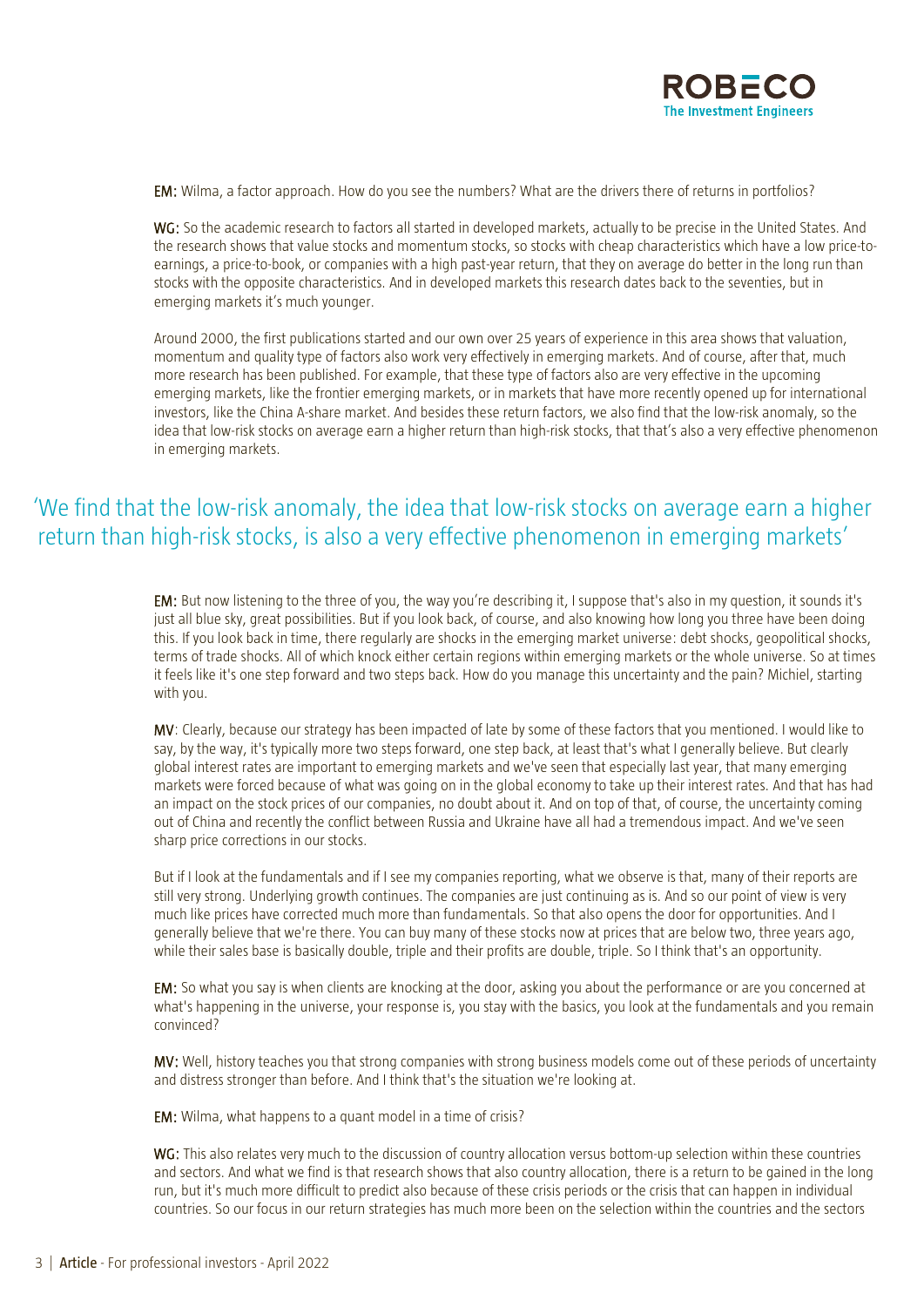

compared to the country allocation. So we limit the deviations of countries compared to the index as much as possible, and that has also paid off in this crisis situation. For example, recently in Russia, where we were on average underweighted, which was beneficial for the strategies.

EM: So you're saying this is a general adjustment to your process or in response to a crisis?

WG: No, this is just a general application of our process.

EM: Well, let's touch on some of the reasons for the recent performances in emerging markets. And this is even before we get to what happened with Russia and Ukraine. Now, the March 2022 edition of IPE magazine has an article aptly entitled 'Now is not the time to give up on emerging markets'. I don't know how you'd respond to that title, but it looks at the performance. It says emerging markets underperformed their developed-world peers in 8 of the past 14 years, and in the past decade they had an average return of less than 5%. Then in 2021, the MSCI Emerging Markets Index dropped by 2.2%. Now contrast this with the MSCI World Index, which went up by 22.3%. So why this lackluster performance up to that point? Wim-Hein, you refer to valuations, but this is another layer to that.

WP: Yes, that's the point. I would like to stress here that all the good news has been discounted in the prices, the share prices of developed markets, right? Strong growth in the internet space, in the US, and in the growth names there. And all the bad news has been discounted in emerging markets share prices. So we are around the perfect entry point into emerging markets after this period of underperformance as you were referring to. Which gives the new investor in emerging markets a very interesting entry point with low valuations. A lot of shocks as you were referring to earlier as well, have happened, so are in the share prices of today, as markets are pretty efficient. So from now on investors are very underweight the asset class and do look, in an environment of interest rate hikes in the US, do look at attractively valued asset classes. And emerging markets, however you look at it, is an interesting asset class from a valuation angle. It's underinvested, undervalued at the current stage. So there is an anomaly which you can benefit from over the longer term. The undervaluation will not disappear overnight or over a couple of months, but it will over the next couple of years, is my conviction, disappear or gradually converge to the valuations in developed markets.

EM: So it requires that patience and being opportunistic. I'd like to play you a clip which refers to some of the points that you made here by Ruchir Sharma.

Audio fragment: *Markets are down by a similar proportion this year, and that also is unusual because typically emerging markets have a higher beta than the rest of the world, the US or other parts of Europe. But this time they've all fallen exactly in line, which already tells me that that is a divergence that's opening up, that a lot of people have already exited emerging markets. The consensus is too pessimistic. And so therefore a lot of selling that's taking place. I mean, if you look at the outflows from emerging markets, they've been very strong. Despite those massive outflows, the performance of emerging markets hasn't been that bad in an environment such as this.*

EM: That's Ruchir Sharma, author of Breakout Nations and subsequent books, talking to CNBC. Michiel, you might want to pick up on some of those points, but also I'd like to ask you if we look at what's happening right now geopolitically, with the Russia-Ukraine crisis, you mentioned China earlier. What exactly is happening in emerging markets? Is it a commodity play? Is it a play on what the Fed is doing with interest rates? How do you see the dynamics?

MV: Oh, well, that's a broad question. So let me first respond because I think he's making a couple of good points. And if you think about investing, Wim-Hein has touched upon valuations, which are important, what do you pay for the asset and what are the embedded expectations? Very important, but there are other factors as well, like how much exposure is there already? He mentioned the fact many people have already left so that there is no incremental seller and you can start looking for the incremental buyers and that behavior, so basically market price behavior, is also an important indicator. So I like the way he analyzes it and Wim-Hein already mentioned it. It's like the asset class is trading at a big discount and I recall that also back in 2007-08 when everyone was super bullish on emerging markets that they actually traded at a small premium over developed markets because everyone was looking for that opportunity set.

So you see that sentiment also goes and comes in waves and I like to believe like Wim-Hein that we're looking, or that we're at the bottom of one of these waves. I think the underperformance can also be partially explained because you invest in emerging markets, I believe, because you have the prospects of more growth, more profit growth, because ultimately, for equity investors, it's about profit growth. That's what I strongly believe. And emerging markets, by and large, have not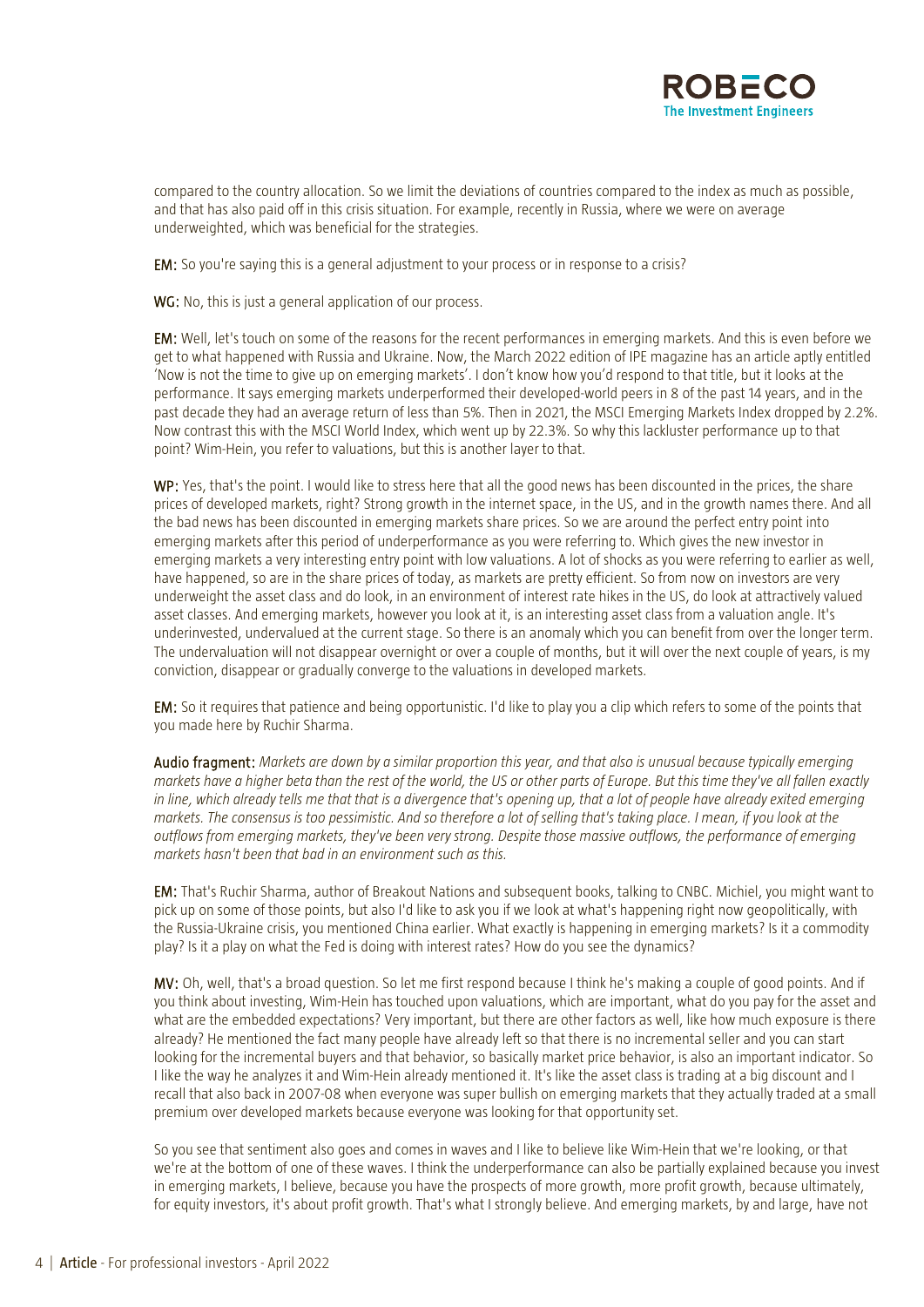

delivered on that promise over the past ten years. And actually you got more out of the US, so no surprise in the way that the US market has done better. So what we should look for is indeed the promise of that reacceleration of growth. And what you can say is that many of these countries are in a pretty good place where their macroeconomics are pretty sound. And that is an opportunity, right. So not a lot of exposure is there, valuations are cheap, sentiment is pretty poor. We have had a couple of big crises right in front of us. If we can come out of that. I think the set-up is very good.

EM: Yes. But the US is pushing up its interest rates. History has also shown us that that is not a good place for emerging markets to be.

MV: Yeah, that is the typical way of looking at it. And that's also because, typically speaking, the macroeconomic profile of emerging markets is more vulnerable. I actually have hardly seen any periods where if you think about external deficit, fiscal deficit, sound macroeconomic policies, a lot of emerging markets are looking pretty good on that front. So the vulnerability is less today than it was in the past. That is how I look at it.

WP: And if I may, history shows that in a period of rising long-term interest rates in the US, so not looking at the fed funds rate, but at long-term rates, so US 10-year Treasuries, in a period of rising US 10-year Treasuries, emerging markets tend to outperform developed markets. And that might sound like a paradox, but it's not, because it comes with growth. The growth-inspired interest rate hikes are very good news for emerging markets, which are growth sensitive. With still a lot of exports going out of China to the rest of the world, going out of Indonesia to the rest of world. Or talking about commodities going from emerging to developed markets. So that's also an interesting phenomenon currently.

MV: And many of the currencies are very strong at the moment in emerging markets, which is also basically highlighting that actually, fundamentally speaking, these countries are in a pretty good place.

# 'Many of the currencies are very strong at the moment, which is also highlighting that actually, fundamentally speaking, these countries are in a pretty good place'

EM: Which could shift again with higher US interest rates?

MV: Yeah, but then you would expect, as markets are discounting mechanisms, that starts to be reflected in these currencies. And that's not necessarily what we're seeing. Of course, there are exceptions. But by and large.

EM: Wilma, a cool, calm approach here. Let's switch away from the fundamental perspective. What do the numbers tell you, first of all, on valuations and how would you react to this discussion around interest rates?

WG: If you look at the past couple of years, I think emerging markets have indeed typically been more growth-oriented, more growth-like, but it's also more becoming core now. If you look at the past year then the typical growth stocks, they have also had a strong return decline. And that, of course, has been good for value investors, right. So that is the benefit of that.

EM: I'm going to switch focus and ask you about the motivation for having emerging markets in your portfolio. You've touched on this, Michiel, from your perspective, the growth opportunity. We ran a poll on LinkedIn asking our readers what they feel, if emerging markets have a role in a diversified portfolio. A small minority, 13%, said emerging markets are irrelevant to them and the rest, it was a mix, but to all of the rest it had a role, whether it's a small part, a key part, or of rising importance. Michiel. Are emerging markets a growth or a value opportunity then? I think you've made it pretty clear from your perspective: growth.

MV: Let me be a bit more specific here, because I'm not a big believer in these value versus growth. For me, it's about what do you pay for an asset, right? So it's the valuation that matters. But for me, it's less about, I like value or growth at value. Companies that can outgrow other peers and but where you pay a reasonable price, that's what we are looking for. And I think that's in place. So I'm less biased to the value case. Valuation matters to me.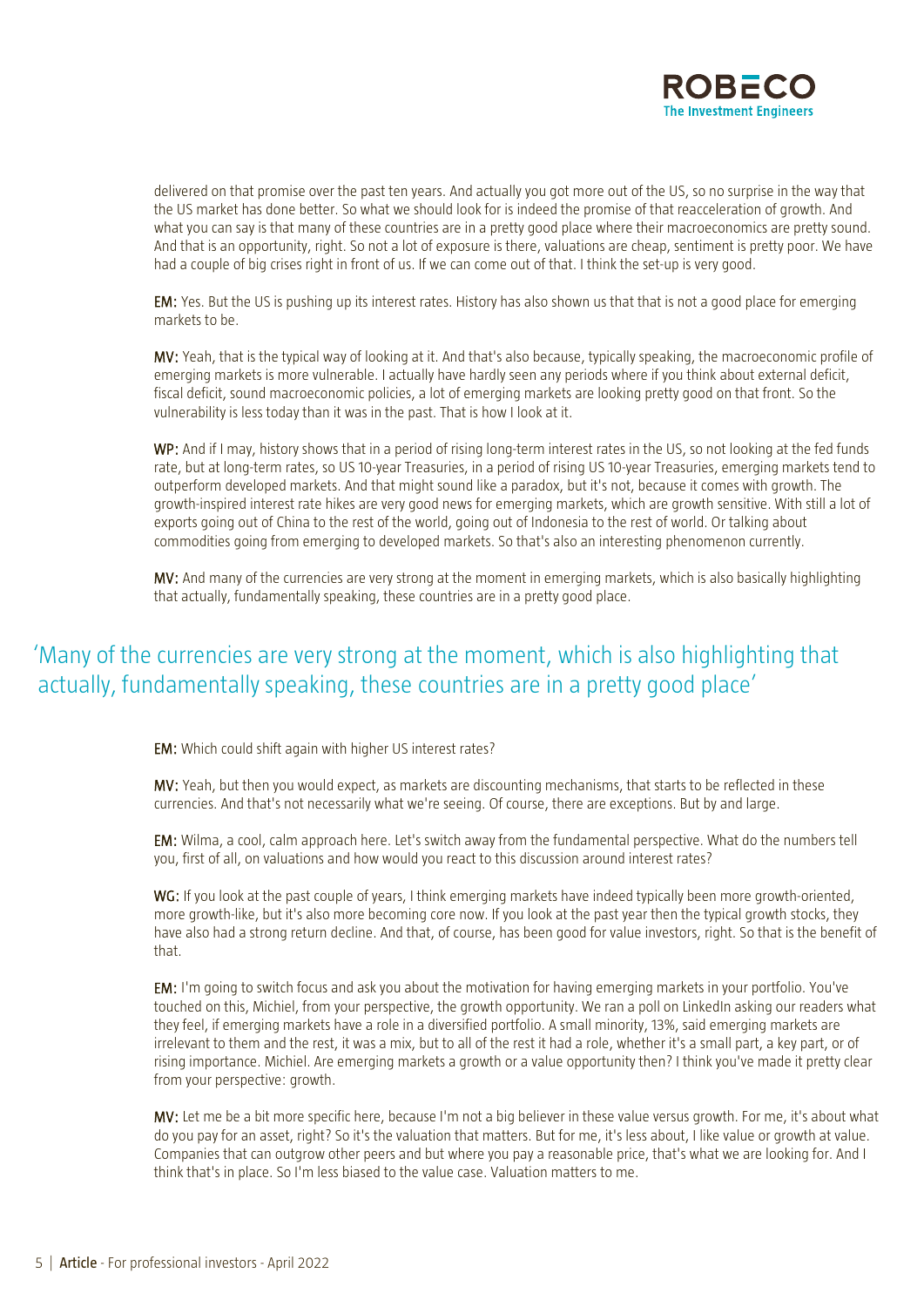

EM: That's right. And a clear difference there between the value-growth debate, which refers to the kinds of sectors that you'd invest in, as opposed to valuations. Wim-Hein, your reaction?

WP: Well, the beauty about emerging markets is the diversification, I would also like to stress. And there valuations vary across all countries. And we start our process with country allocation and then valuation is an important characteristic. So you're going from 30+ times price/earnings in some countries to below ten times earnings in Korea and in some other Asian markets, which are very healthy from a growth angle.

So it's always a matter of balancing act between this valuation and the growth potential in that particular country. So that is key in investing in emerging markets, looking for the diversification. So you can have one shock in one country, but you diversify it away in nice returns in other countries, like year to date Latin America is flourishing. It's up 20, 30%. All these markets in Latin America. Why? Because they are commodity-rich nations and we are all scrambling for nickel, copper, other base metals and bulk commodities like iron ore and the rest of it.

EM: And soon also food.

WP: Exactly. It's a very rich continent from a resource perspective and from a commodities perspective. So all of a sudden that comes to life where it was not performing at all for the last couple of years because it was all 'growthy' sectors like Chinese internet, not so much in 2021, but before that it was all growth sectors. And now these value sectors within emerging markets, like materials, mining, steel are coming back to life. So that is an important angle as well.

MV: If I may, Wim-Hein, because actually so Brazil, for instance, and Argentina have been performing well but also in our portfolio right? So again, looking for companies that cater to the digital consumer and the next generation of internet users. And also there we see that as these economies come out of their slump, that also that part of the economy is also benefiting and these stocks are going up. So it's both from a value and a growth perspective that things are moving in the right direction there.

EM: Wilma, for you, from a practical perspective, how do you implement this? Where you see the opportunity, how do you adjust things?

WG: Actually, it's of course, indeed, not only value, right. We look at companies that are cheap from a valuation perspective, but also the diversification element that Wim-Hein was referring to is crucial. So the combination of looking for cheap stocks together with stocks that have a strong momentum, growth-related, you could say, and also good quality, sound quality characteristics in terms of, for example, whether companies are reducing their debt or have good profitability characteristics. Yeah, that's important when selecting stocks. So that combination, that is, stocks that score well on the combination of these characteristics, they are in general the ones that also seem to perform better in the long run.

EM: I want to look now at what it takes to invest in emerging markets. Clearly, as we've heard so far, different kinds of approaches, methodologies and processes work. It is a hugely complex universe and it's almost an accident of history that this grouping of countries are categorized together. I found this quote from the Economist that says: 'What counts as an emerging market? Broadly speaking, an economy that's not too rich, not too poor, not too closed to foreign capital'. The quant perspective on this, Wilma, which factors are relevant in this world of complexity?

WG: Well, of course, emerging markets are quite different from developed markets. And at the same time, and I think That's also a strength, we find that similar types of factors work well in emerging markets as well as in developed markets. I think the key difference of investing in emerging markets, especially from a quant perspective, is actually that liquidity in emerging markets is much lower. And that has impact, of course, on trading costs. So exploiting these factor premiums in emerging markets is much more challenging. And that especially holds also for more faster-moving factors. And actually, the more newly published factors that we find also in academic research, they are also faster in nature. So they have a higher turnover. For example, if we look at news sentiment, the idea that stocks, which have been more positive in the news, also have a higher return on average in the future. News-related, you can imagine that this is a faster signal.

So taking trading costs into account when exploiting this information in a strategy is, in our opinion, crucial because otherwise it can destroy your whole return perspective. So the way to deal with this is to focus on net return, the trade-off basically between the gross return and the trading cost involved with it. And that's also quite a difference with academic research, where generally trading costs are not taken into account in these research studies. In general, what you see is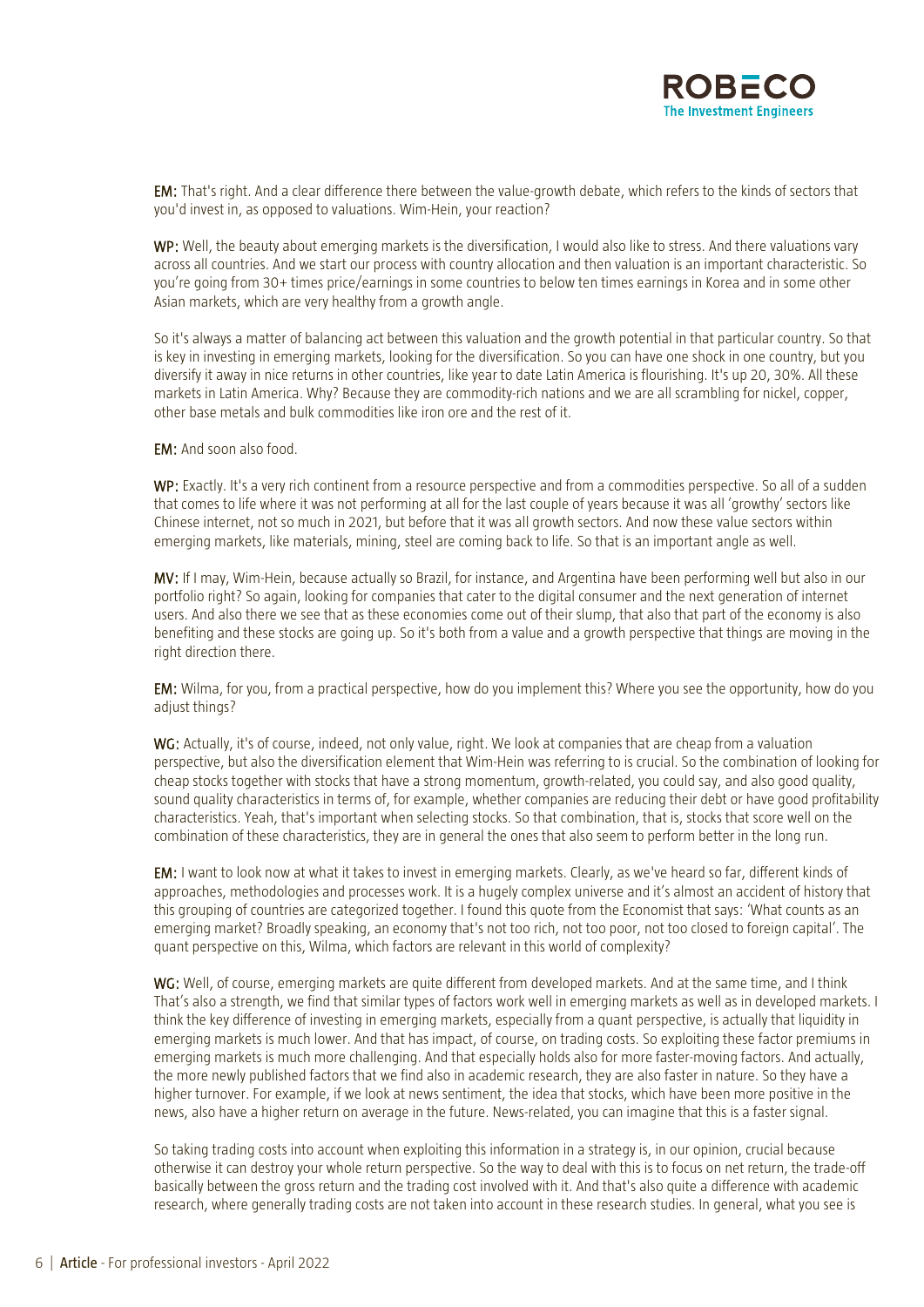

that portfolios are built based on a particular characteristic, top portfolio, bottom portfolio. And then after a month, if a stock doesn't belong to the top and the bottom anymore, it's sold and new stocks are bought. But if you do this, especially for these signals, that can be really fast. Yeah, that can have a large impact on your return.

So one of the ways to deal with this is to keep on holding these stocks for a longer time, even though the stock becomes less cheap or has a somewhat reduced momentum, and there are other candidates that might score better, but still to hold on these stocks, to reduce the turnover in the strategy. And I think that's a very important one. Of course there are also other ways to reduce trading costs. You can also take trading cost estimates into account to determine the position size or the trade size. Basically trade smaller in more expensive stocks. Also the trading itself, trade patiently, wait, and don't rush too much, take your time for trading, it all helps, of course, to exploit this net return as much as possible.

MV: Maybe it's good to mention that actually a lot of the insights coming from the quant research, actually fundamental investors like ourselves are also applying. So I also monitor these scores and apply it to our portfolio as well. But we start off as fundamental investors and in the end, I'm a bottom-up stock picker, but still the insights I think, are still valuable also for fundamental investors. And that's also because the models are based on deep, fundamental beliefs. Right?

WP: And here comes the investment horizon as well, which is important. Wilma was referring to the high trading costs in emerging markets, which is true. So you have to have a long-term investment horizon to get your returns and to get your alpha, your excess return over your competitors, which have typically a shorter investment horizon. We have a 24% average annual turnover. So we trade our portfolio once every four years. So that's a four-year investment horizon, right? That is pretty long, but it comes with lower trading costs and which translate automatically in your higher returns going forward.

# 'We trade our portfolio once every four years. That is pretty long, but it comes with lower trading costs, which translate automatically in higher returns going forward'

MV: Same here, by the way, because we run a fairly concentrated portfolio of 45 names or so, and we try to pick local winners. I like to believe that ten years from now, these stocks will still be in our portfolio.

EM: Now we know that investors everywhere are serious about targeting sustainability with their assets. And we saw this again recently with the Robeco Climate Survey confirming how institutional investors approach sustainable investing. But how realistic are such targets around sustainability when you're investing in emerging markets and I'm thinking around issues, around availability of data, supportiveness of local regulation and also the relevance of a developed-market mindset on sustainability for emerging markets. Could this be troublesome, Wim-Hein?

WP: Well, troublesome; not only that, but also very challenging. And it gives you opportunities as well. As a fundamental investor, it gives a lot of opportunities. ESG, sustainability is booming in emerging markets as well.

### EM: In all regions?

WP: No, not in all regions, it depends. But it's extremely important in all our elements in the process around building a portfolio in emerging markets. So what we do from a sustainability angle is in a nutshell, from a country angle, we punish less-behaving countries. So that is top down, right? So countries like Russia, China, they get punishment in our valuation models. So we increase the weighted average cost of capital of every Chinese and every Russian company in the universe. So that comes with a lot of less risky elements in your portfolio automatically, right. And with less weight in the portfolio.

So we went into this huge humanitarian disaster in the Ukraine with a relatively low position in Russia, in Russian stock, which is a tremendous value haven. It was hugely cheap. It was the cheapest market in the universe. I say 'was', because it's off the map. It's off the investment map as we speak now. So that's over. But we still have that sustainability angle and focus on all emerging companies, with that 'punishment', so to speak. I call it punishment. If you do not behave very well.

EM: But you are skirting the question around data and data availability and transparency in your markets.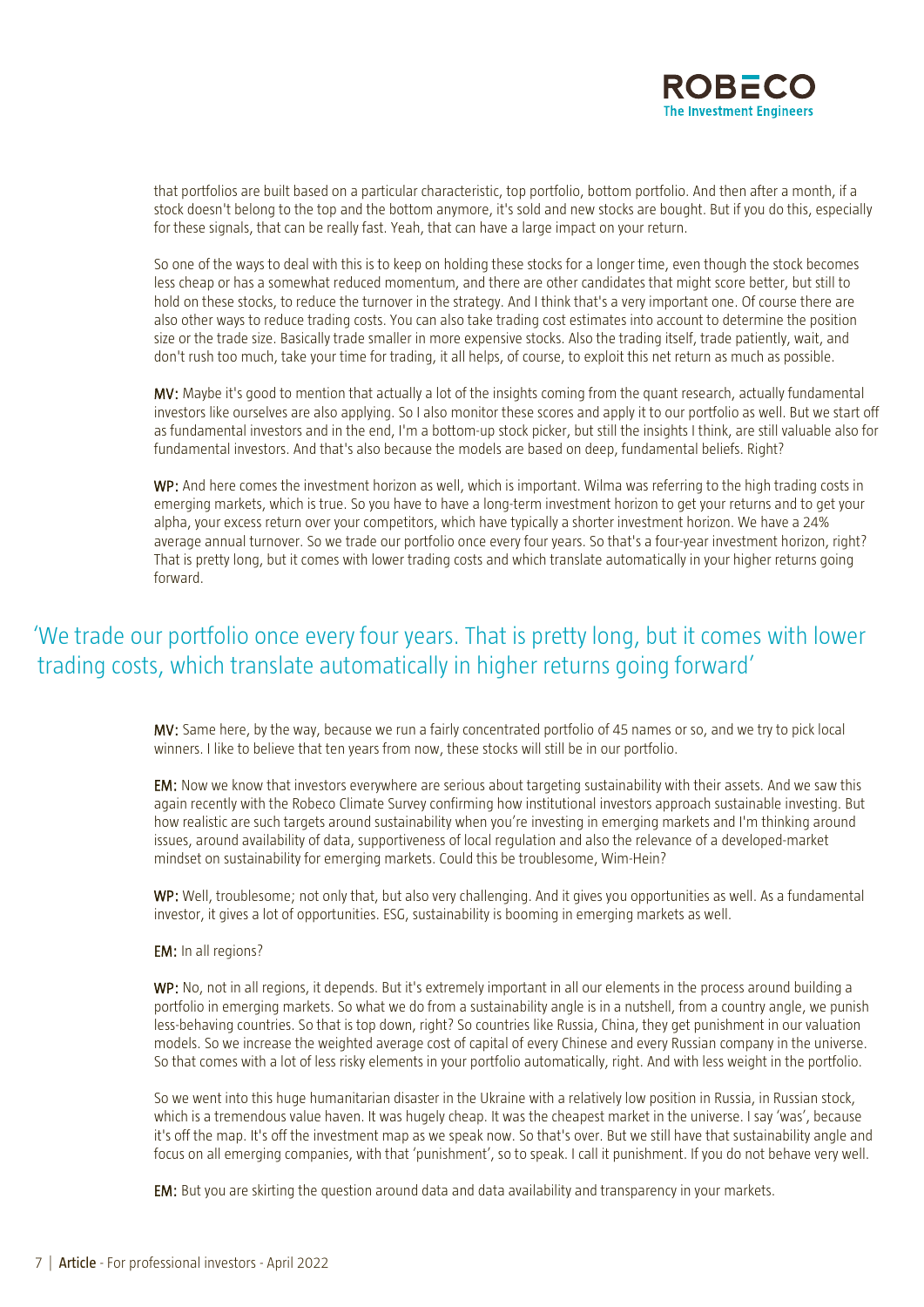

WP: I would like to move away from the data focus because there's so many data in the world of sustainability which is important, which is gaining in importance. And we look at them and we scrutinize these data. But more importantly is what do you do with it in your valuation models, in your fundamental analysis of a company? And there it is crucial to step away from the data and speak to management about their future investment plans. Where are you going to spend our capex? What do you make on that capex in terms of returns? Is it in sustainable areas? Do you still invest, are you planning to invest in coal? That's a no-go for us, etc. etc.

EM: So it's very much a face-to-face approach here, the feel you get from those management conversations.

WP: Yeah also, and also reading reports about the companies, annual reports. There's a lot you can get out of them from a sustainability angle.

MV: I strongly agree with that. One single number does not capture the whole ESG profile of a company. For our specific strategy many of the companies that we look at, and invest in, are software-based companies, that means that, first of all, their carbon footprint is very low. So that means that overall, the strategy scores well on the 'E' side. When it comes to 'social', many of our companies are creating new markets, new opportunities for people, and in a way also help very much on that social development side.

So a lot of our focus, because ESG is a core part of our investment ethos, a lot of the focus then goes to the governance side. So as a minority investor, am I aligned with company management and the major shareholders? And then you come to that same analysis that Wim-Hein just discussed where you want to punish bad behavior and want to stick to the good behavior.

EM: Wilma, this reference to the word 'punish', so that means just reducing weight as opposed to divesting away from such stocks, although I'm sure there must be extreme cases, how do you do it?

WG: Yeah, so I think there's quite a big discussion going on in this area of divesting and engaging versus voting. And what I think the divesting part is very visible for investors. If you exclude companies or you tilt towards more sustainable stocks, it's very visible. You can see that directly back in your portfolio, while what's going on on the engagement side or the voting side is much less visible, but probably at least as important, right? Because here is actually where shareholders have direct influence on companies. So we also recently did an extensive research project to this. We actually looked at the voting behavior of asset managers and we looked at a decade of voting data, more than 20 million observations.

And what we found in that research project is that very interestingly, but maybe also somewhat worrying, is that, on average, asset managers often vote against environmental and social proposals. And although that has somewhat increased through time, it's somewhat better now, it's still below average. And we see this especially for large managers and for passive managers, despite more appetite for sustainability over the years. So this is I think quite a concern. So I would encourage also investors to ask your asset manager, how is being voted in these areas, especially in these environmental and social areas. And actually you can also use publicly available information for that. So ShareAction recently also published a paper, they call it 'Voting Matters', where they rank over 50 asset managers, the largest managers on especially these type of topics over 2021. And so you can also have a look at how your manager is actually scoring on that.

EM: I want to round this off by pushing you on the issue around regions within emerging markets. Where do you see, from a company perspective, and that includes the governance issue that you mentioned, where do you see the best behavior, for want of a better word, or the best awareness and access to information? Michiel.

MV: I don't have a clear-cut answer for you. What strikes me is when we talk to our companies, that more and more we are getting also approached by the companies themselves to ask us as investors, as western investors, as Robeco, because of Robeco's strong pedigree on this front, what we think and can you help us further enhance this? So that is also very much related to that engagement point you were making, Wilma. And I'm a strong believer in that dialogue. So clearly many emerging markets companies are behind, if you will, but are willing to learn and enhance and get better. So I see across the board improvements, for sure. And I think we are here also to help and reach out ourselves.

WG: And I think we don't only see differences between regions in terms of sustainability. Also, if you look at different factors, we also see that some factors score better on sustainability than others. So to give an example on the negative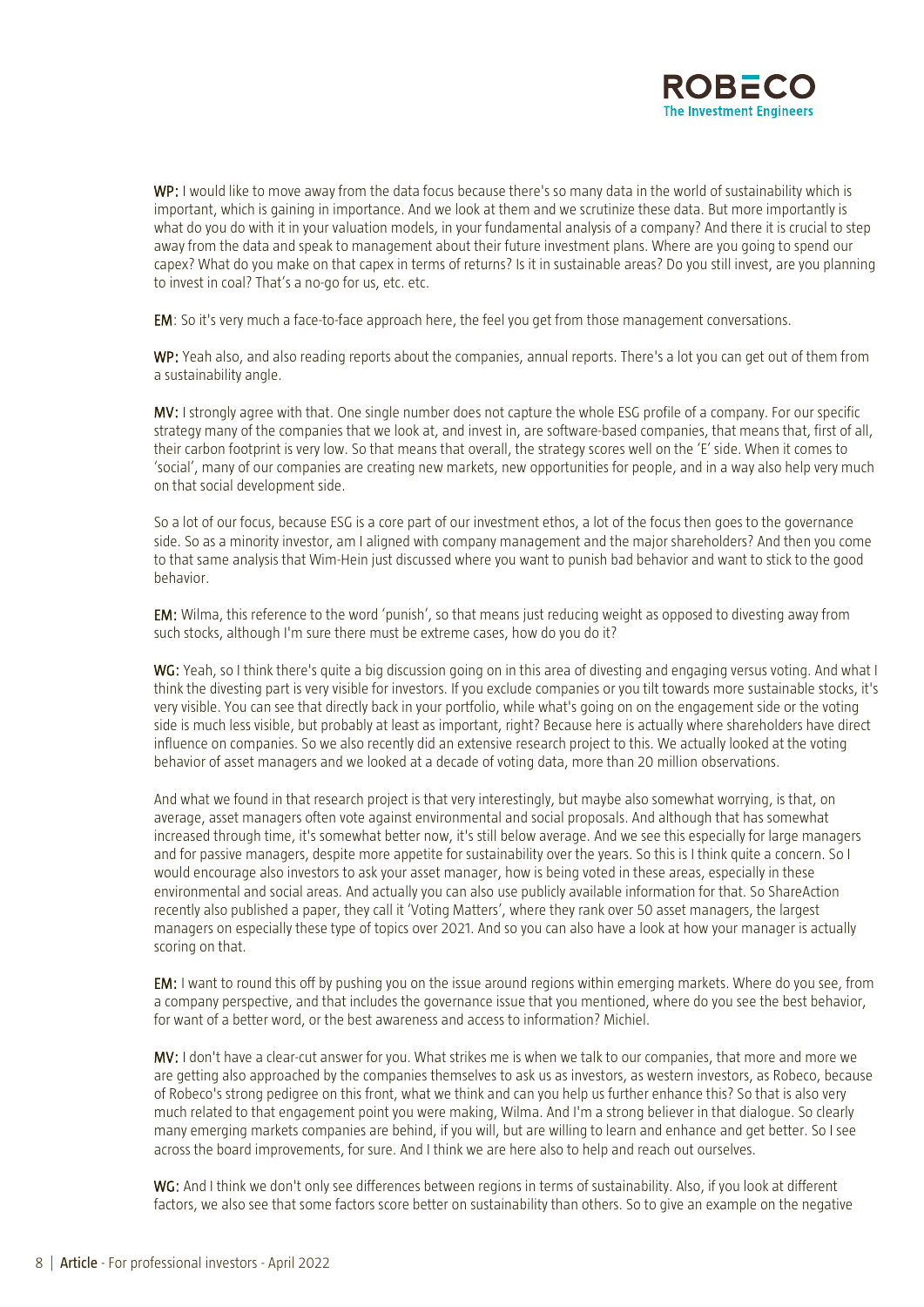

side: often value strategies are more exposed to carbon. So they have actually higher carbon emissions than average. And that's of course because value strategies typically have higher exposure to asset-heavy companies and sectors like energy or utilities, materials, which actually have higher carbon emissions. So that's also why in general if you look at value strategies, quant or non-quant, that you might find that these strategies have higher emissions actually than the market.

And the question is actually whether that's necessary, whether it's actually necessary to take that risk on board to capture that value premium. A couple of years ago, we also did research to this and we looked at this group of value stocks. And we split that into stocks with low carbon emissions and high carbon emissions. And if you need to take this carbon risk on board, you would expect that these high-carbon value names actually also have a higher return. But we found that's not the case. In fact, it was more the opposite. So the low-carbon-emission value stocks, they actually have at least similar returns. So this is very important for investors. If you want to capture that value premium, you can actually better buy these low-carbon-emission value stocks.

EM: What does the future look like? Listening to you It sounds like a thrilling time to be an emerging market investor. You still need to be pretty strong, have strong hands. Where do you see the future? Wilma?

WG: In general, we find that there is a trend for investors to... less for one-size-fits-all solutions or approaches, but more for customized solutions. And we see that in the area, for example, choices for the universe, you can think about investing in all emerging markets or maybe separate allocations to China versus the emerging markets ex-China, but especially in the area for sustainability. And also here we find that the solutions need to be future-proof because also for investors this can change through time. What is now being found as sustainable can be different in a couple of years' time. So I think it's good for investors to check with their managers. What are the possibilities on tailor-making these portfolios and for asset managers to also be ready for this, to make sure that they have an infrastructure ready, to be able to answer this demand and customization in terms of research, data, tooling, to be ready for this demand for customization.

EM: And the customization makes sense given that what we said earlier, it's such a complex universe, so you might want to slice and dice things differently.

WG: Yes, indeed.

EM: Wim-Hein, you sound excited, you refer to the valuation discounts. Where are you headed?

WP: Well, I would like to make a distinction between short-term outlook and long-term outlook. The short-term outlook is uncertain, however you look at it, given the geopolitical challenges we're facing right now. So short term, I'm sort of cautious. But you should start to grab these markets in your portfolio. As you are very underweight, you should build your exposure now at these attractive valuations. And long term, again, very long term, the world is getting less US-centric and that is where emerging markets fit the bill. So it's going to be more EM-centric and in one way or the other, you have to translate that in your portfolios, in your equity portfolios. And then there should be room and there should be growing room for EM in a global equity portfolio. Currently, it's 15% of the of the total global equity pool. 15 is emerging, which doesn't make sense from a sort of where is the balance of these economies and these countries and these political blocs. So in that sense, 15% is way too little. But let alone that pension funds and institutional investors go to that 15%. That moves the needle already hugely in terms of asset price increases.

EM: So Michiel, an opportunity waiting to happen. But you clearly you have to know what you're doing.

# 'The underlying fundamental trend, in our view, is strongly in place. And you can see that in the results, but not yet in the stock prices. And that's what we're waiting for. But that's the vision that we have'

MV: As always, Erika. We come from this slightly differently. But I strongly believe, because I mentioned that we look for that next generation of internet users and the companies that cater to them. We've seen that whole process unfolding, back in the late nineties, 2000 in the US, later we saw it unfolding in China. You have big local champions that come to the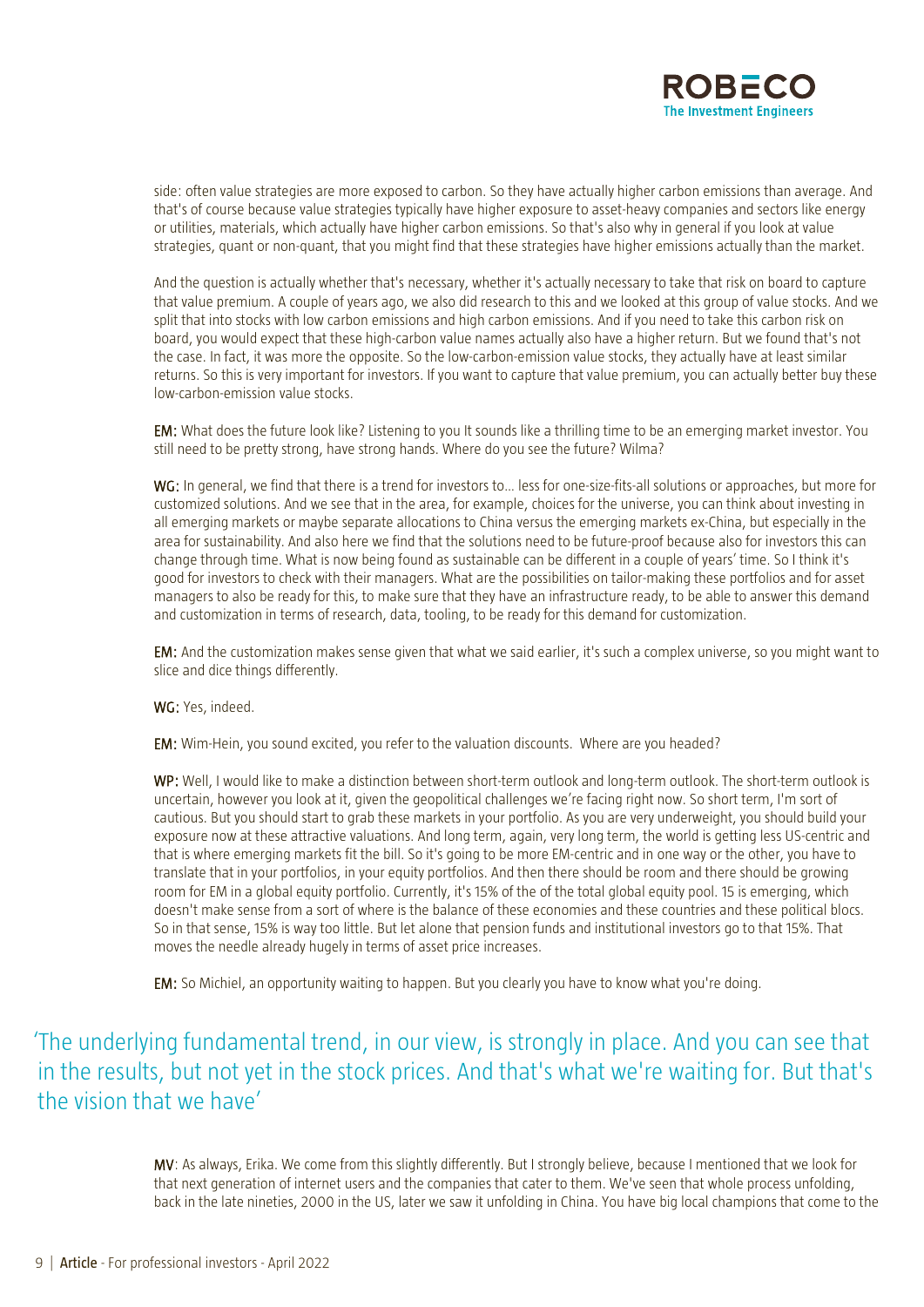

fore and they create massive amounts of market cap. Now we're looking at emerging markets and we see the same process unfolding for us yet again. So for me, it's kind of a repeat of something that we've seen before. And of course, there are short-term interventions that can cause hiccups in stock prices, but the underlying fundamental trend, in our view, is strongly in place. And you can see that in the results, but not yet in the stock prices. And that's what we're waiting for. But that's the vision that we have.

EM: Well, time will tell if you are right. Thank you so much for joining me. It's been lovely seeing you, hearing your perspectives.

### Guests: Thank you.

EM: Thank you to Wilma, Michiel and Wim-Hein and thank you to our listeners. Thanks for being part of this conversation. We'd love to hear from you, so please send us your comments, feedback and suggestions to [podcast@robeco.com](mailto:podcast@robeco.com) and you'll find all of our podcasts on your favorite podcast platform as well as at Robeco.com.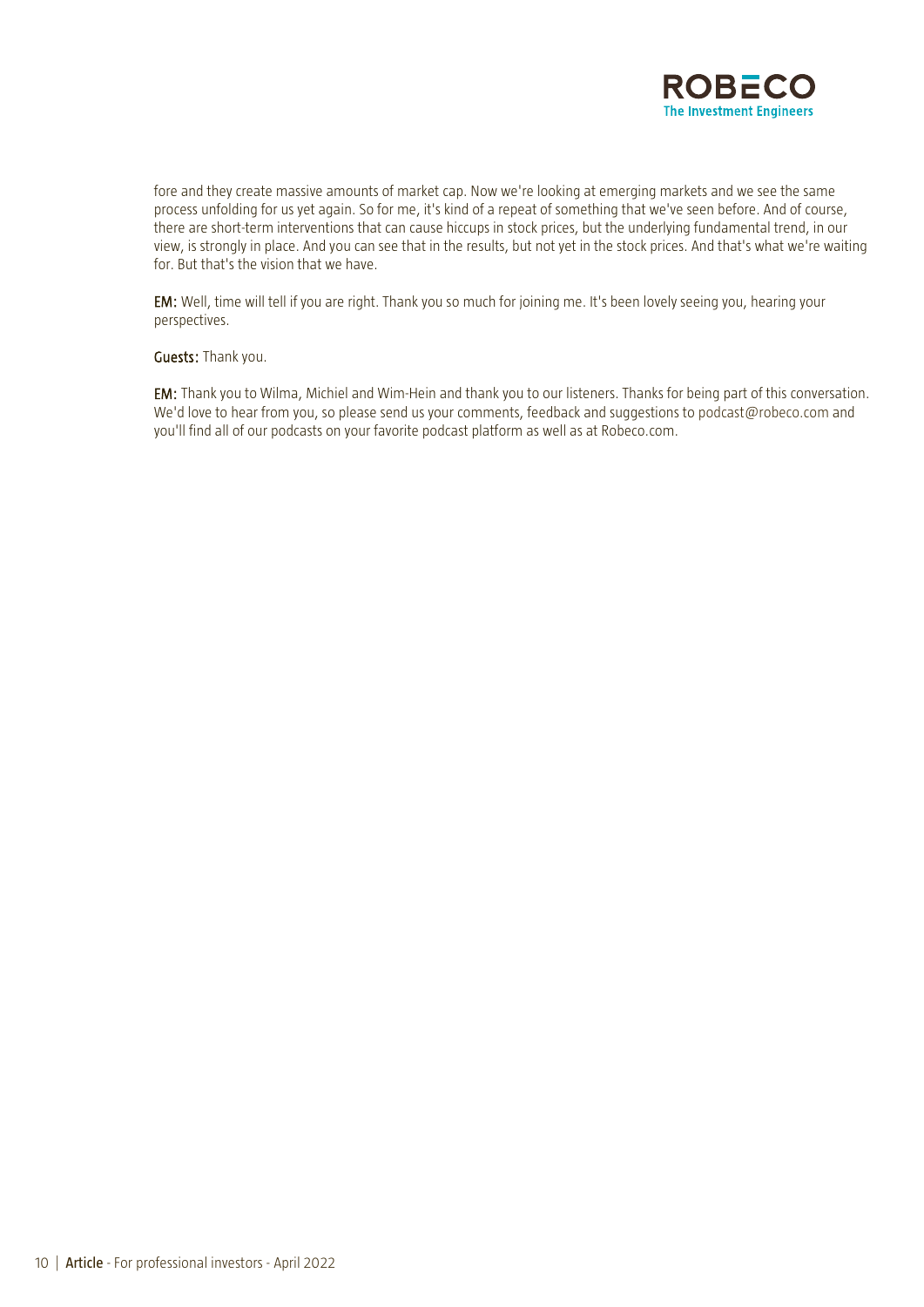#### Important Information

Robeco Institutional Asset Management B.V. has a license as manager of Undertakings for Collective Investment in Transferable Securities (UCITS) and Alternative Investment Funds (AIFs) ("Fund(s)") from the Netherlands Authority for the Financial Markets in Amsterdam. This marketing document is intended solely for professional investors, defined as investors qualifying as professional clients, who have requested to be treated as professional clients or are authorized to receive such information under any applicable laws. Robeco Institutional Asset Management B.V. and/or its related, affiliated and subsidiary companies, ("Robeco"), will not be liable for any damages arising out of the use of this document. Users of this information who provide investment services in the European<br>Union have their own re appropriate minor non-monetary benefit under MiFID II, users that provide investment services in the European Union are responsible for complying with applicable recordkeeping and disclosure requirements. The content of this document is based upon sources of information believed to be reliable and comes without warranties of any kind. Without further explanation this document cannot be considered complete. Any opinions, estimates or forecasts may be changed at any time without prior warning. If in doubt, please seek independent advice. This document is intended to provide<br>the professional investor wit recommendation or advice to buy or sell certain securities or investment products or to adopt any investment strategy or legal, accounting or tax advice. All rights relating to the information in this document are and will remain the property of Robeco. This material may not be copied or shared with the public. No part of this document may be reproduced or published in any form or by any means without Robeco's prior written permission. Investment involves risks. Before investing, please note the initial capital is not guaranteed. Investors should ensure they fully understand the risk<br>associated with any Ro for illustrative purposes only. The price of units may go down as well as up and past performance is no guarantee of future results. If the currency in which the past performance is displayed differs from the currency of the country in which you reside, then you should be aware that due to exchange rate fluctuations the performance shown may increase or decrease if converted into your local currency. The performance data do not take account of the commissions and costs incurred when trading securities in client portfolios or for the issue and redemption of units. Unless otherwise<br>stated, the prices used for t prices net of fees will be those of the first business day of the month. Return figures versus the benchmark show the investment management result before management and/or performance fees; the Fund returns are with dividends reinvested and based on net asset values with prices and exchange rates as at the valuation moment of the benchmark. Please refer to the prospectus of the Funds for further details. Performance is quoted net of investment management fees. The ongoing charges mentioned in this document are the ones stated in the Fund's latest annual report at<br>closing date of the last calendar country or other jurisdiction where such distribution, document, availability or use would be contrary to law or regulation or which would subject any Fund or Robeco Institutional Asset Management B.V. to any registration or licensing requirement within such jurisdiction. Any decision to subscribe for interests in a Fund offered in a particular jurisdiction must be made solely on the basis of<br>information contained i requirements which may also apply and any applicable exchange control regulations and taxes in the countries of their respective citizenship, residence or domicile. The Fund information, if any, contained in this document is qualified in its entirety by reference to the prospectus, and this document should, at all times, be read in conjunction with the prospectus. Detailed information on the Fund and associated risks is contained in the prospectus. The prospectus and the Key Investor Information Document for the Robeco Funds can all be obtained free of charge from Robeco's websites.

#### Additional Information for US investors

Robeco is considered "participating affiliated" and some of their employees are "associated persons" of Robeco Institutional Asset Management US Inc. ("RIAM US") as per relevant SEC no-action guidance. Employees identified as associated persons of RIAM US perform activities directly or indirectly related to the investment advisory services provided by RIAM US. In those situations these<br>individuals are deemed to wholly owned subsidiary of ORIX Corporation Europe N.V. and offers investment advisory services to institutional clients in the US.

**Additional Information for investors with residence or seat in Australia and New Zealand**<br>This document is distributed in Australia by Robeco Hong Kong Limited (ARBN 156 512 659) ("RIAM BV"), which is exempt from the requ Australian laws. This document is distributed only to "wholesale clients" as that term is defined under the Corporations Act 2001 (Cth). This document is not intended for distribution or dissemination, directly or indirectly, to any other class of persons. In New Zealand, this document is only available to wholesale investors within the meaning of clause 3(2) of Schedule 1 of the Financial Markets Conduct Act 2013 (FMCA). This document is not intended for public distribution in Australia and New Zealand.

### Additional Information for investors with residence or seat in Austria

This information is solely intended for professional investors or eligible counterparties in the meaning of the Austrian Securities Oversight Act.

### Additional Information for investors with residence or seat in Brazil

The Fund may not be offered or sold to the public in Brazil. Accordingly, the Fund has not been nor will be registered with the Brazilian Securities Commission (CVM), nor has it been submitted to the<br>foregoing agency for a offering of securities in Brazil, nor may they be used in connection with any offer for subscription or sale of securities to the public in Brazil.

### Additional Information for investors with residence or seat in Brunei

The Prospectus relates to a private collective investment scheme which is not subject to any form of domestic regulations by the Autoriti Monetari Brunei Darussalam ("Authority"). The Prospectus is<br>intended for distributio Authority is not responsible for reviewing or verifying any prospectus or other documents in connection with this collective investment scheme. The Authority has not approved the Prospectus or any other associated documents nor taken any steps to verify the information set out in the Prospectus and has no responsibility for it. The units to which the Prospectus relates may be illiquid or subject<br>to restrictions on t

### Additional Information for investors with residence or seat in Canada

No securities commission or similar authority in Canada has reviewed or in any way passed upon this document or the merits of the securities described herein, and any representation to the contrary is an offence. Robeco Institutional Asset Management B.V. relies on the international dealer and international adviser exemption in Quebec and has appointed McCarthy Tétrault LLP as its agent for service in Quebec.

### Additional information for investors with residence or seat in the Republic of Chile

Neither Robeco nor the Funds have been registered with the *Comisión para el Mercado Financiero* pursuant to Law no. 18.045, the *Ley de Mercado de Valores* and regulations thereunder. This document does not constitute an offer of or an invitation to subscribe for or purchase shares of the Funds in the Republic of Chile, other than to the specific person who individually requested this information on their own initiative. This may therefore be treated as a "private offering" within the meaning of article 4 of the *Ley de Mercado de Valores* (an offer that is not addressed to the public at large or to a certain sector or specific group of the public).

### Additional Information for investors with residence or seat in Colombia

This document does not constitute a public offer in the Republic of Colombia. The offer of the Fund is addressed to fewer than one hundred specifically identified investors. The Fund may not be promoted or marketed in Colombia or to Colombian residents, unless such promotion and marketing is made in compliance with Decree 2555 of 2010 and other applicable rules and regulations related to the promotion of foreign Funds in Colombia.

### Additional Information for investors with residence or seat in the Dubai International Financial Centre (DIFC), United Arab Emirates

This material is distributed by Robeco Institutional Asset Management B.V. (DIFC Branch) located at Office 209, Level 2, Gate Village Building 7, Dubai International Financial Centre, Dubai, PO Box<br>482060, UAE. Robeco Inst Counterparties and does not deal with Retail Clients as defined by the DFSA.

### Additional Information for investors with residence or seat in France

Robeco Institutional Asset Management B.V. is at liberty to provide services in France. Robeco France is a subsidiary of Robeco whose business is based on the promotion and distribution of the<br>group's funds to professional

### Additional Information for investors with residence or seat in Germany

This information is solely intended for professional investors or eligible counterparties in the meaning of the German Securities Trading Act.

## Additional Information for investors with residence or seat in Hong Kong

The contents of this document have not been reviewed by the Securities and Futures Commission ("SFC") in Hong Kong. If there is in any doubt about any of the contents of this document, independent professional advice should be obtained. This document has been distributed by Robeco Hong Kong Limited ("Robeco"). Robeco is regulated by the SFC in Hong Kong.

## Additional Information for investors with residence or seat in Indonesia

The Prospectus does not constitute an offer to sell nor a solicitation to buy securities in Indonesia.<br>**Additional Information for investors with residence or seat in Italy** 

This document is considered for use solely by qualified investors and private professional clients (as defined in Article 26 (1) (b) and (d) of Consob Regulation No. 16190 dated 29 October 2007). If made available to Distributors and individuals authorized by Distributors to conduct promotion and marketing activity, it may only be used for the purpose for which it was conceived. The data and information contained in this document may not be used for communications with Supervisory Authorities. This document does not include any information to determine, in concrete terms, the<br>investment inclination and, theref

### Additional Information for investors with residence or seat in Japan

This document is considered for use solely by qualified investors and is distributed by Robeco Japan Company Limited, registered in Japan as a Financial Instruments Business Operator, [registered<br>No. the Director of Kanto

### Additional Information for investors with residence or seat in South Korea

The Management Company is not making any representation with respect to the eligibility of any recipients of the Prospectus to acquire the Shares therein under the laws of South Korea, including but not limited to the Foreign Exchange Transaction Act and Regulations thereunder. The Shares have not been registered under the Financial Investment Services and Capital Markets Act of Korea, and none of the Shares may be offered, sold or delivered, or offered or sold to any person for re-offering or resale, directly or indirectly, in South Korea or to any resident of South Korea except<br>pursuant to applicable l

### Additional Information for investors with residence or seat in Liechtenstein

This document is exclusively distributed to Liechtenstein-based, duly licensed financial intermediaries (such as banks, discretionary portfolio managers, insurance companies, fund of funds) which do<br>not intend to invest on of association, the annual and semi-annual reports of the Fund(s) may be obtained from the representative or via the website.